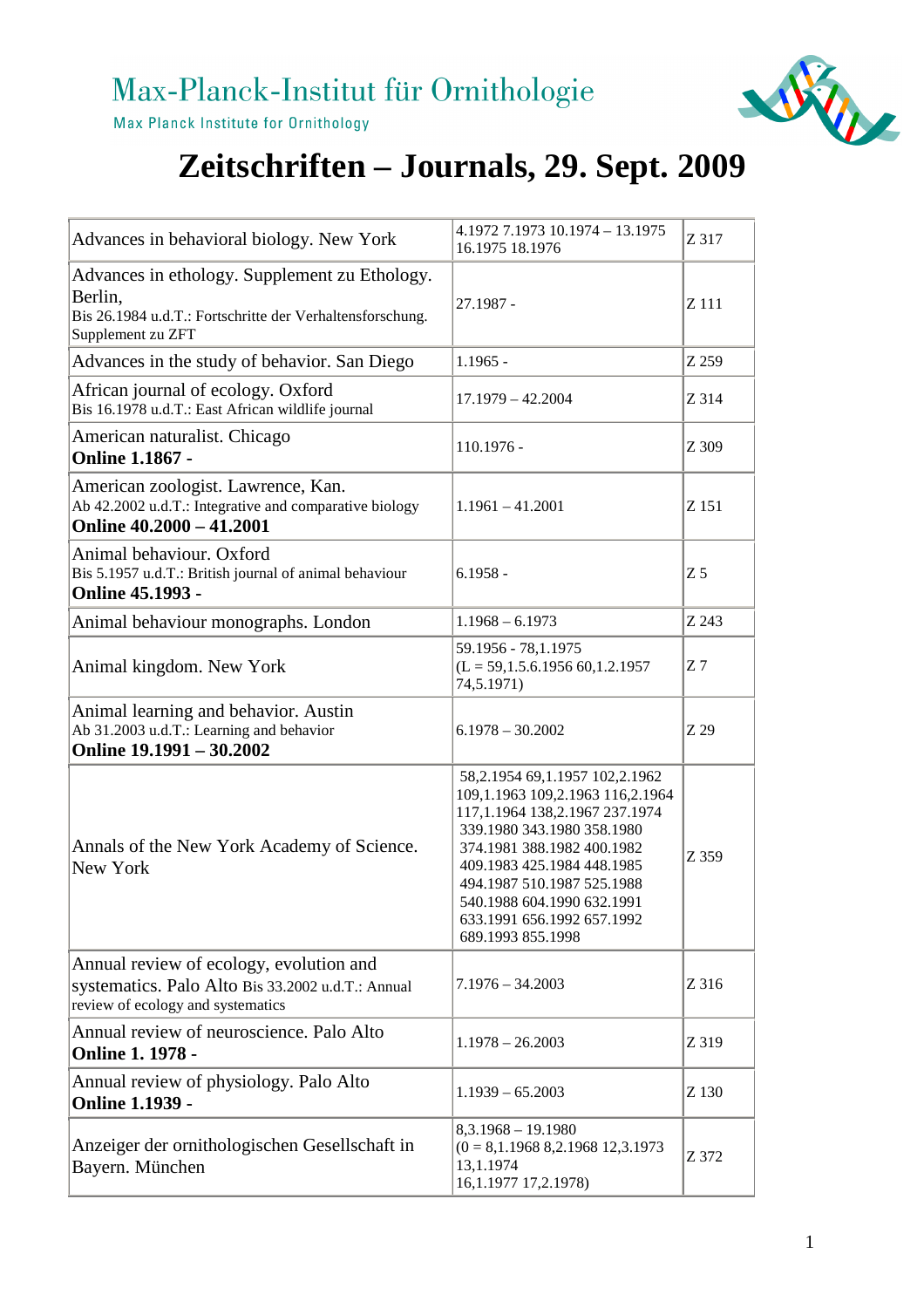WW

| Applied animal behaviour science. Amsterdam<br>Bis 11.1984 u.d.T.: Applied animal ethology                                                              | $10.1983 - 60.1998$                                                                             | Z 301            |
|---------------------------------------------------------------------------------------------------------------------------------------------------------|-------------------------------------------------------------------------------------------------|------------------|
| Applied animal ethology. Amsterdam<br>Ab 11.1984 u.d.T.: Applied animal behaviour science                                                               | $1.1974 - 10.1983$                                                                              | Z 301            |
| Ardea. Leiden                                                                                                                                           | $1.1912 - 66.1978$ und $91.2003 -$                                                              | Z 392            |
| Auk. Washington, DC<br><b>Online 117.2000 -</b>                                                                                                         | 4.1887 -                                                                                        | Z 11             |
| Australian journal of zoology. Calling Wood<br>Supplement: 66.1979 - 126.1987                                                                           | $26.1978 - 52.2004$                                                                             | Z 318            |
| Behavioral and brain sciences. Cambridge<br>Online 16.1993-23.2000                                                                                      | $1.1978 -$                                                                                      | Z <sub>6</sub>   |
| Behavioral ecology. Oxford<br><b>Online 1999 -</b>                                                                                                      | $1.1990 -$                                                                                      | Z 332            |
| Behavioral ecology and sociobiology. Berlin<br><b>Online 2002 -</b>                                                                                     | $1.1976 - 56.2004$                                                                              | Z 305            |
| Behavioral neuroscience. Washington D.C.<br>Ab 40.1947 - 96.1982 u.d.T.: Journal of comparative and<br>physiological psychology<br><b>Online 1995 -</b> | 97.1983 - 106,1.1992                                                                            | Z 46             |
| Behaviour. Leiden<br><b>Online 1999 -</b>                                                                                                               | $1.1948 -$                                                                                      | Z 14             |
| Behaviour. Supplement. Leiden                                                                                                                           | $1.1950 - 20.1977$                                                                              | Z 14             |
| Behavioural brain research. Amsterdam<br><b>Online 54.1993 -</b>                                                                                        | $1.1980 - 155.2004$                                                                             | Z 324            |
| Behavioural processes. Amsterdam<br>Online 23, H.3.1993 -                                                                                               | $1.1976 - 64.2003$                                                                              | Z 304            |
| Biological reviews. Cambridge<br><b>Online 72.1997 -</b>                                                                                                | $25.1950 -$                                                                                     | Z 131            |
| Biological rhythm research. Lisse<br>Bis 24.1993 u.d.T.: Journal of interdisciplinary cycle<br>research Online 27.1996 -                                | $25.1994 - 36.2005$                                                                             | Z 262            |
| <b>Biology letters.</b> London<br><b>Online 1.2005 -</b>                                                                                                | $1.2005 -$<br>(Angebunden an:<br>Proc. of the Royal Society/B)<br>[N.S.] $1.2005 -$             | Z 129<br>Z 129 B |
| Biology of reproduction. Madison, Wisc.                                                                                                                 | $12.1975 - 27.1982$<br>$(0 = 20.1979)$                                                          | Z 311            |
| Bird-banding. Boston<br>Ab 51.1980 u.d.T.: Journal of field ornithology                                                                                 | $1.1930 - 50.1979$                                                                              | Radolfzell       |
| Bird behaviour. New York<br><b>Online 14.2001 -</b>                                                                                                     | $1.1977 - 17.2005$                                                                              | Z9               |
| Brain. Oxford<br><b>Online 122.1999 -</b>                                                                                                               | 73.1950 - 127.2004<br>$(L = 73, 1.195073, 2.1950)$<br>76, 1.1953 77, 1.1954)<br>$(0 = 74.1951)$ | Z 17             |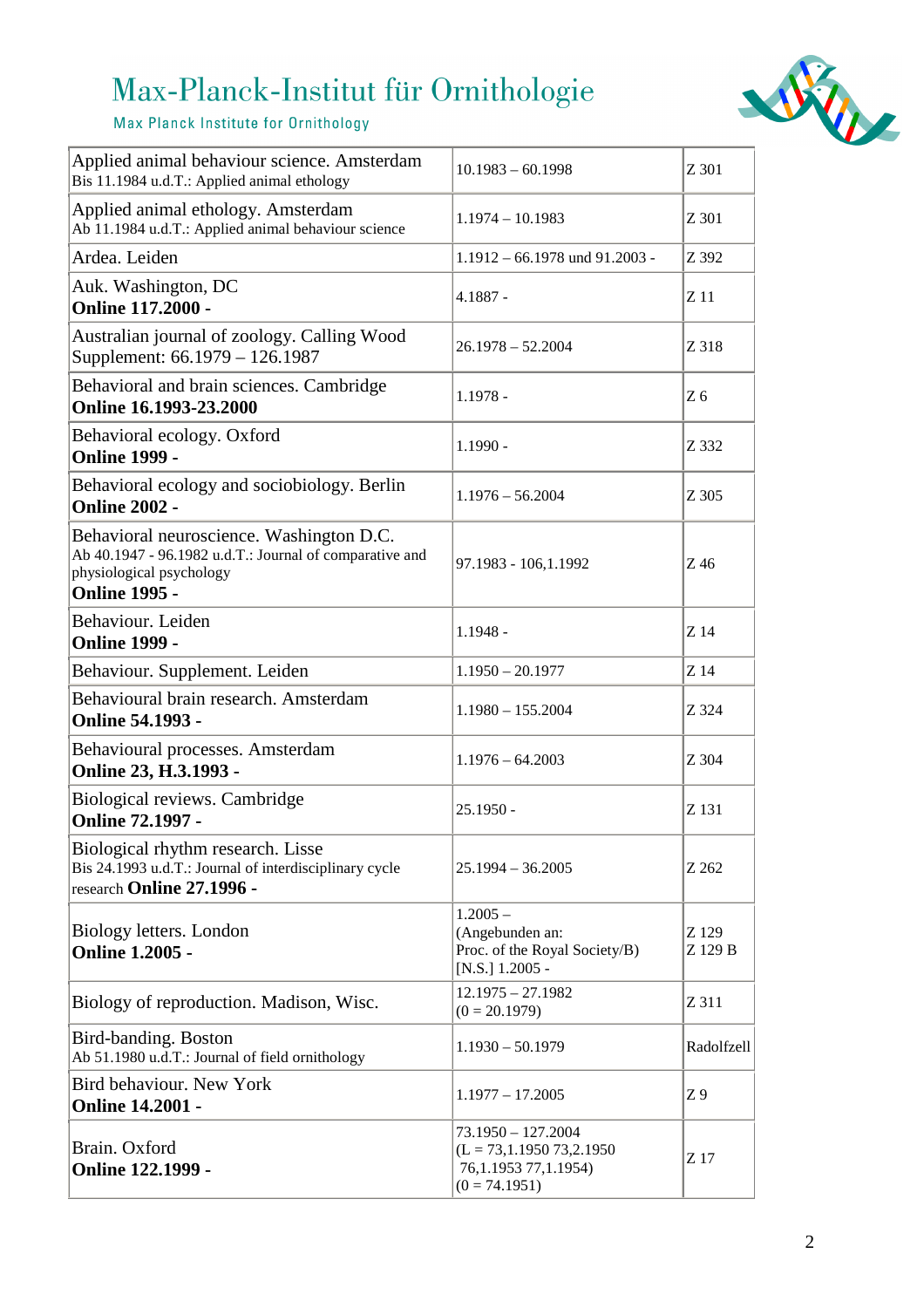

| Brain, behavior and evolution. Basel                                                                                     | $1.1968 -$                                 | Z 246          |
|--------------------------------------------------------------------------------------------------------------------------|--------------------------------------------|----------------|
| British journal of animal behaviour. London<br>Ab 6.1958 u.d.T.: Animal behaviour, steht dort                            | $1.1953 - 5.1957$                          | Z <sub>5</sub> |
| Bulletin of the British Ornithologist's Club.<br>London                                                                  | 19.1906 -                                  | Z 306          |
| Canadian journal of zoology. Ottawa<br>Bis 28.1950 u.d.T.: Canadian journal of research, Sect. D.<br>Zoological sciences | $29.1951 - 82.2004$                        | Z 121          |
| Cold Spring Harbor Symposia on quantitative<br>biology. Cold Spring Harbor                                               | 17.1952 25.1960 30.1965 40.1975<br>48.1983 | Z 239          |
| Comparative biochemistry and physiology. B:<br>Biochemistry and molecular biology. London<br><b>Online 104.1993 -</b>    | $14.1965 - 139.2004$                       | Z 227          |
| Condor. Cooper, California                                                                                               | $8.1906 -$                                 | Z 20           |
| Current ornithology. New York                                                                                            | 1.1983 -                                   | Z 184          |
| Dansk Ornithologisk Forenings tidsskrift.<br>København                                                                   | $1.1906 - 72.1978$                         | Radolfzell     |
| Developmental Neurobiology. New York<br><b>Online 29.1996 -</b><br>Bis 67.2007 u.d.T.: Journal of neurobiology           | $1.1969 -$                                 | Z 288          |
| Developmental neuroscience. Basel, München                                                                               | $1.1978 -$                                 | Z 172          |
| Ecological monographs. Washington<br><b>Online 1.1931 -</b><br>außer aktuellste fünf Jahre                               | 73.2003 -                                  | Z 394          |
| Ecology. Washington<br><b>Online 1.1920 -</b>                                                                            | 34.1953 -                                  | Z 115          |
| Ecology letters. Oxford<br><b>Online 7.2004 -</b>                                                                        | $2.1999 - 8.2005$                          | Z 357          |
| Ecoscience. Sainte-Foy                                                                                                   | $10.2003 -$                                | Z 396          |
| Emu. Melbourne                                                                                                           | $53.1953 - 100, 3.2000$                    | Z 312          |
| Endocrinology. Bethesda<br><b>Online 130.1992 -</b>                                                                      | 94.1974 -<br>$(L = 140, 3-12.1999)$        | Z 287          |
| Ethology. Berlin<br>Bis 70.1985 u.d.T.: Zeitschrift für Tierpsychologie<br>Online aktuellste zwei Jahre                  | 71.1986 -                                  | Z 111          |
| Ethology, ecology and evolution. Firenze                                                                                 | $1.1989 - 18.2006$                         | Z 340          |
| <b>Evolution. Lawrence</b><br><b>Online 1.1947 -</b>                                                                     | $16.1962 -$                                | Z 143          |
| Evolutionary biology. New York                                                                                           | $1.1967 - 30.1998$                         | Z 241          |
| Evolutionary ecology. London<br><b>Online 11.1997 -</b>                                                                  | $2.1988 - 18.2004$                         | Z 169          |
| Experientia. Basel, Berlin<br>Ab 53.1997 u.d.T.: Cellular and molecular life sciences                                    | $16.1960 - 52.1996$                        | Z 116          |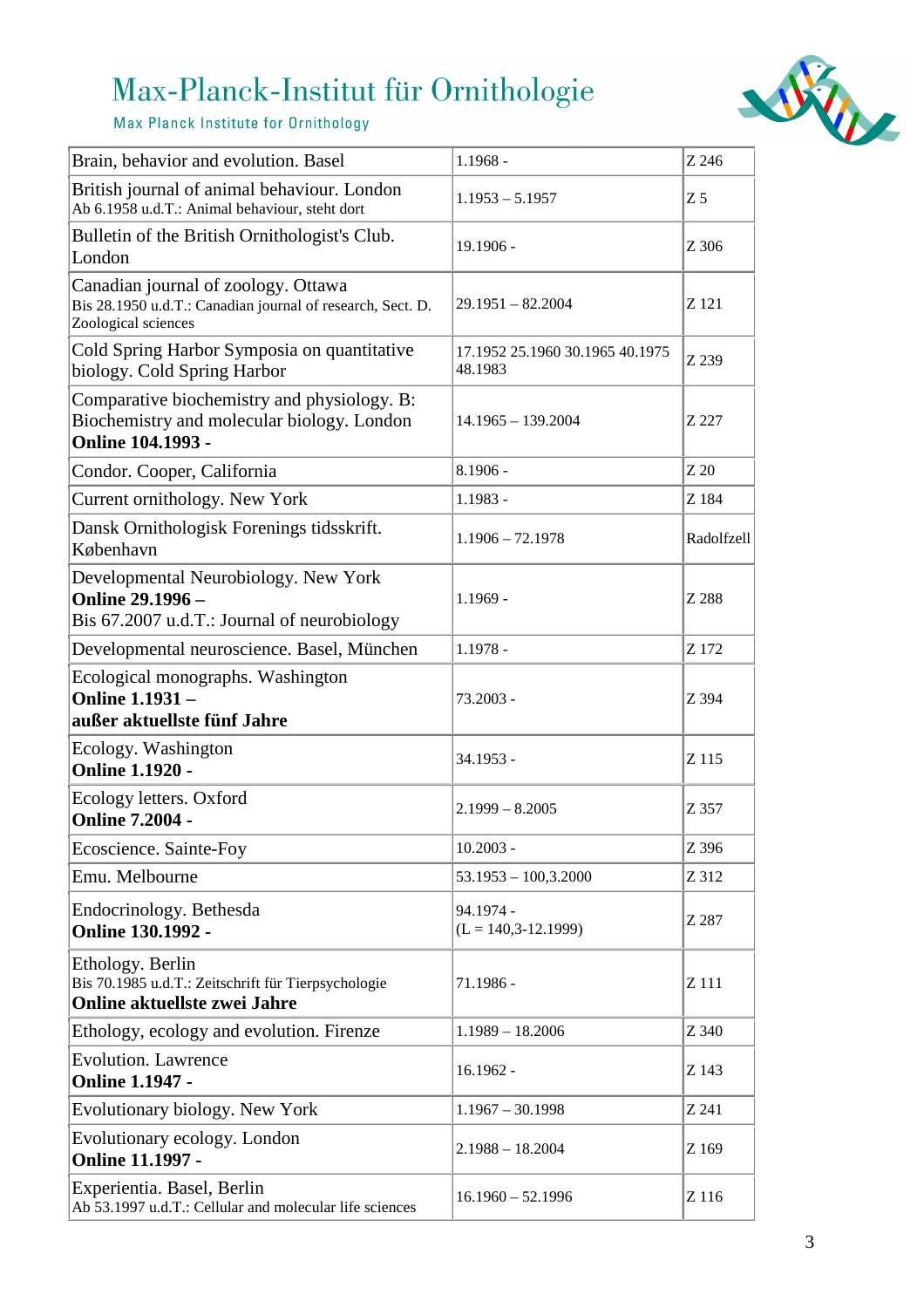

| FASEB journal. Bethesda<br>Bis 1987 u.d.T. : Federation proceedings                                                                                                                                                        | $1.1987 - 12.1998$<br>$(L = 12, 4.199812, 5.1998)$ | Z 128  |
|----------------------------------------------------------------------------------------------------------------------------------------------------------------------------------------------------------------------------|----------------------------------------------------|--------|
| Federation proceedings. Washington<br>Ab 1.1987 u.d.T.: The FASEB journal                                                                                                                                                  | $12.1953 - 46.1987$                                | Z 128  |
| Fortschritte der Verhaltensforschung, Supplement<br>zu: Zeitschrift für Tierpsychologie. Berlin,<br>Hamburg<br>Bis 7.1971 u.d.T.: Zeitschrift für Tierpsychologie,<br>Supplement<br>Ab 27.1987 u.d.T.:Advances in ethology | $1.1953 - 26.1984$                                 | Z 111  |
| Functional ecology. Oxford<br><b>Online 1. 1987 -</b>                                                                                                                                                                      | $2.1988 - 19.2005$                                 | Z 167  |
| Gefiederte Welt. Stuttgart<br>Ab 131.2007,1 inkl. der Voliere                                                                                                                                                              | 103.1979 -                                         | Z 12   |
| General and comparative endocrinology. New<br>York<br><b>Online 89.1993 -</b>                                                                                                                                              | $16.1971 - 139.2004$                               | Z 276  |
| Heredity. Oxford<br>Online 76,2.1996 -                                                                                                                                                                                     | $90.2003 - 95.2005$                                | Z 398  |
| Hormones and behavior. New York<br><b>Online 27.1993 -</b>                                                                                                                                                                 | $1.1970 - 46.2004$                                 | Z 265  |
| Ibis. London<br>Online aktuellste zwei Jahre                                                                                                                                                                               | $1.1859 -$                                         | Z 117  |
| Integrative and comparative biology. Lawrence,<br>Kanada<br>Bis 41.2001 u.d.T.: American zoologist<br><b>Online 42.2002 -</b>                                                                                              | $42.2002 -$                                        | Z 151  |
| Journal of animal ecology. Oxford<br>Online 1.1937-70.2001 und<br>aktuellste zwei Jahre                                                                                                                                    | $25.1956 -$                                        | Z 119  |
| Journal of applied poultry research. Athens, Ga.                                                                                                                                                                           | $12.2003 - 14.2005$                                | Z 400  |
| Journal of avian biology. Copenhagen<br>Online aktuellste zwei Jahre                                                                                                                                                       | 25.1994 -                                          | Z 349  |
| Journal of biological rhythms. New York<br>Online aktuellste zwei Jahre                                                                                                                                                    | $1.1986 -$                                         | Z 141  |
| Journal of comparative physiology $/$ A+B. Berlin,<br>Heidelberg<br>Bis 76.1972 u.d.T.: Zeitschrift für vergleichende<br>Physiologie                                                                                       | $77.1972 - 153.1983$                               | Z 108  |
| Journal of comparative physiology / A. Berlin,<br>Heidelberg<br>Bis 153.1983 u.d.T.: Journal of comparative physiology<br>$A + B$<br><b>Online 180.1996 -</b>                                                              | 154.1984 - 190.2004                                | Z 108A |
| Journal of comparative physiology / B. Berlin,                                                                                                                                                                             | 154.1984 - 174.2004                                | Z 108B |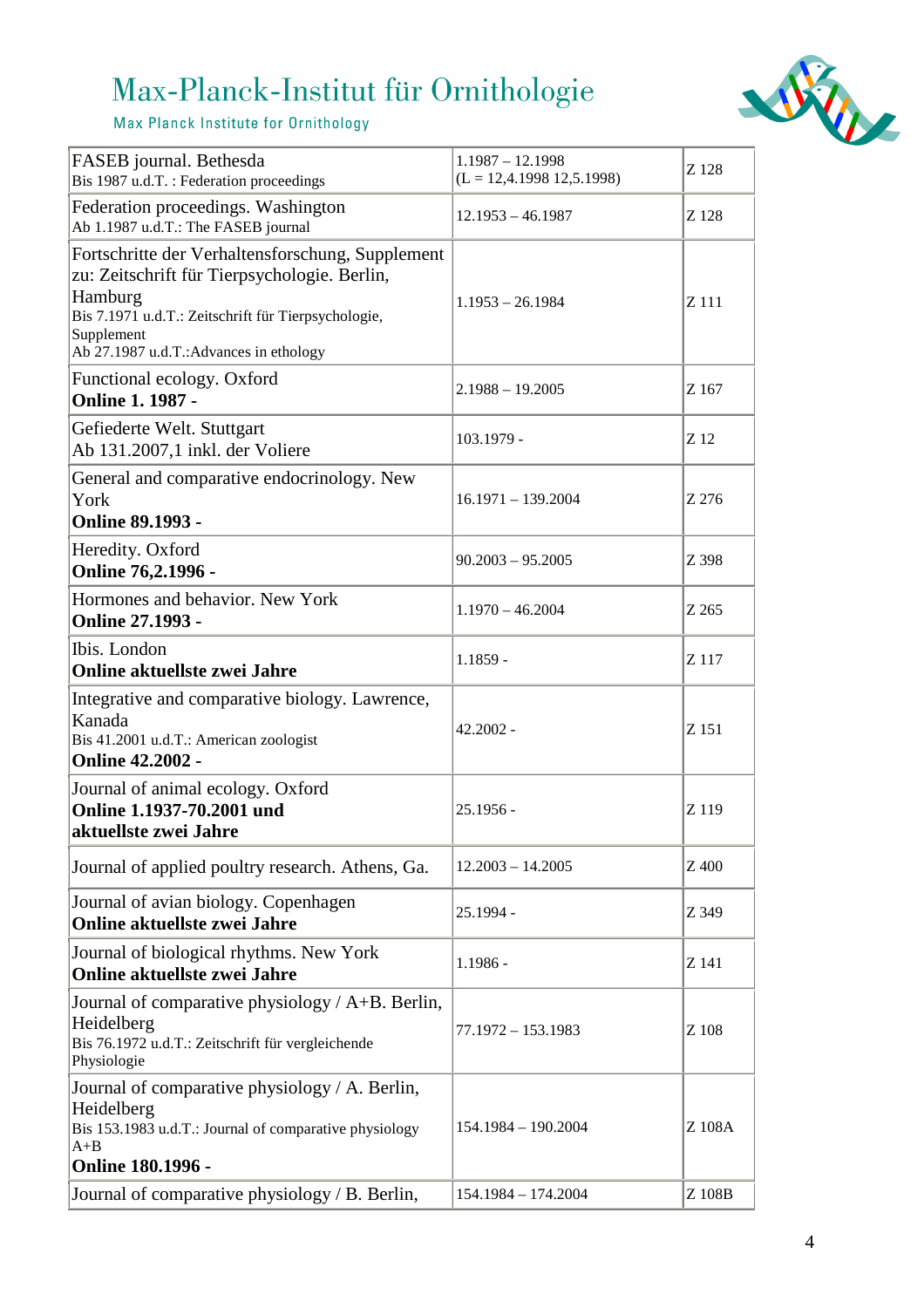

| Heidelberg<br>Bis 153.1983 u.d.T.: Journal of comparative physiology<br>$A + B$<br><b>Online 166,5.1996 -</b>           |                                                                                              |                 |
|-------------------------------------------------------------------------------------------------------------------------|----------------------------------------------------------------------------------------------|-----------------|
| Journal of endocrinology. Bristol<br>Online 148.1996 – außer aktuellste zwei Jahre                                      | $52.1972 - 183.2004$                                                                         | Z 285           |
| Journal of evolutionary biology. Oxford<br><b>Online 1.1988 -</b>                                                       | $1.1988 -$                                                                                   | Z 397           |
| Journal of experimental biology. Cambridge<br>Online 1.1988 – außer aktuellste 6 Monate                                 | $26.1949 -$                                                                                  | Z <sub>41</sub> |
| Journal of experimental zoology. Philadelphia                                                                           | $155.1964 - 282.1998$                                                                        | Z 289           |
| Journal of field ornithology. Milton, Mass.<br>Bis 50.1979 u.d.T.: Bird banding<br><b>Online 71.2000 -</b>              | $51.1980 - 70.1999$                                                                          | Z 295           |
| Journal of Insect Physiology. Amsterdam                                                                                 | $1.1957 - 49.2003$                                                                           | Z 285           |
| Journal of neurophysiology. Bethesda<br>Online 77.1997 – außer aktueller Jahrgang                                       | $13.1950 -$<br>$(L = 13, 1.3.195015, 1.1952)$                                                | Z 43            |
| Journal of neuroscience. Baltimore<br><b>Online 1.1981 -</b>                                                            | 1.1981 -27.2007<br>Ab 2008 nur noch Online                                                   | Z 180           |
| Journal of neuroscience research. New York<br><b>Online 43.1996 -</b>                                                   | $1.1975 - 78.2004$                                                                           | Z 310           |
| Journal für Ornithologie. Berlin, Wien<br>Ab 145.2004 u.d.T.: Journal of ornithology                                    | $1.1853 - 144.2003$                                                                          | Z 44            |
| Journal of ornithology. Berlin, Heidelberg<br>Bis 144.2003 u.d.T.: Journal für Ornithologie<br><b>Online 145.2004 -</b> | 145.2004 -                                                                                   | Z 44            |
| Journal of physiology. London                                                                                           | $118.1952 - 394.1987$<br>$(0 = 304.1980 - 351.1984)$                                         | Z 123           |
| Journal of pineal research. Copenhagen<br>Online aktuellste zwei Jahre                                                  | 16.1994 -                                                                                    | Z 348           |
| Journal of zoology. Cambridge                                                                                           | 217.1989 -                                                                                   | Z 181           |
| Learning and behavior. Austin<br>Bis 30.2002 u.d.T.: Animal learning and behavior<br><b>Online 31.2003 -</b>            | $31.2003 -$                                                                                  | Z 29            |
| Living bird. Ithaca N.Y.                                                                                                | $2.1963 - 19.1981$                                                                           | Z 266           |
| Molecular Ecology. Oxford<br>Online aktuellste zwei Jahre                                                               | $2.1993 -$<br>$(L = 15/1.2006 - 15/6.2006)$                                                  | Z 342           |
| Molecular Ecology Notes/Resources. Oxford<br>Online aktuellste zwei Jahre                                               | $1.2001 -$<br>$(L = 1+2/6.2006)$                                                             | Z 395           |
| Nature: New biology. London                                                                                             | 229, 1-2.1971 231, 22.1971<br>232,30.1971 - 246,155.1973<br>$(L = 232, 33.1971233, 36.1971)$ | Z 126 b         |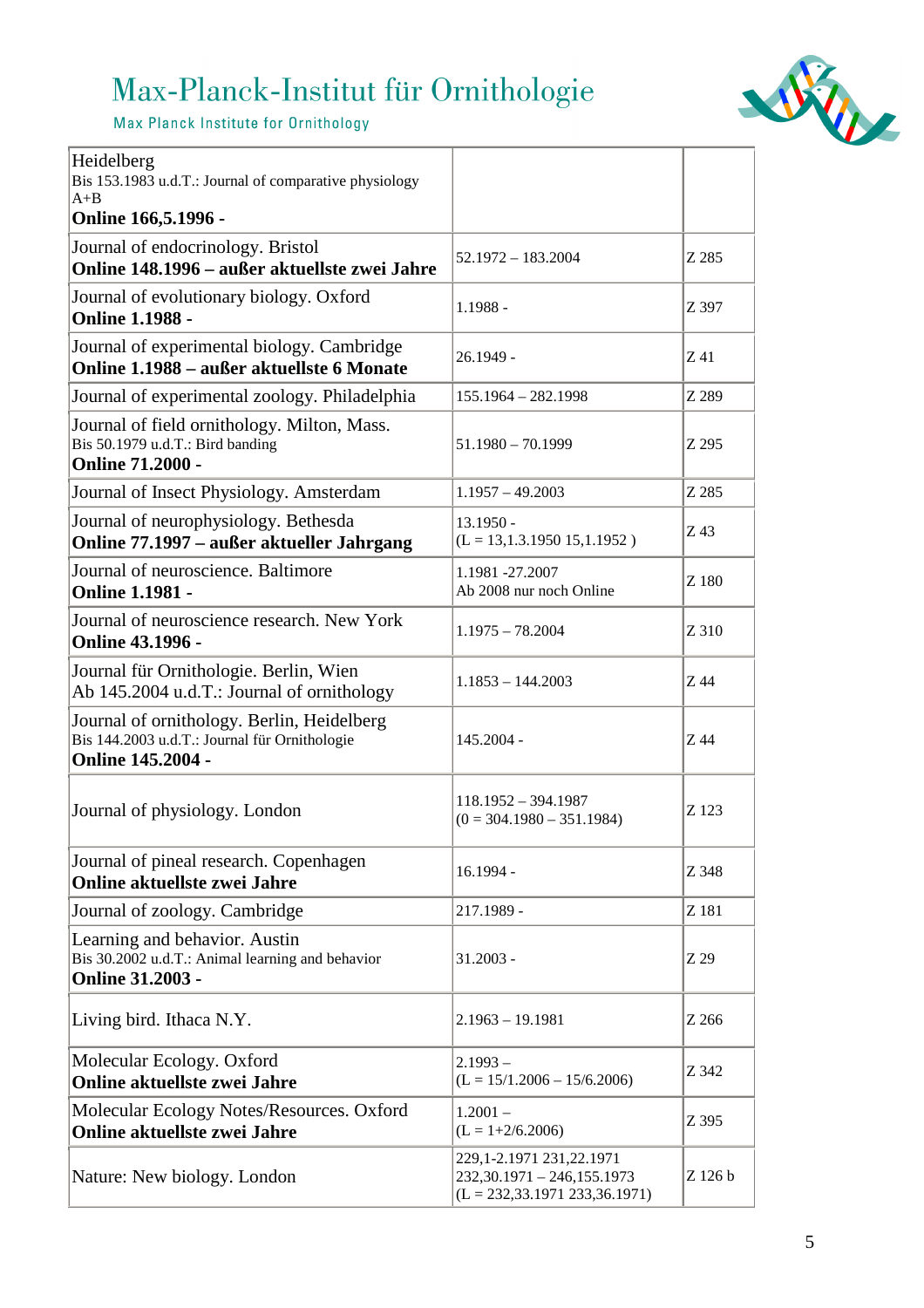

| Naturwissenschaften. Berlin<br><b>Online 84.1997 -</b>                                                                                    | $28.1940 -$                                                                | Z 84  |
|-------------------------------------------------------------------------------------------------------------------------------------------|----------------------------------------------------------------------------|-------|
| Naturwissenschaftliche Rundschau. Stuttgart<br><b>Online 1.1886-27.1912</b>                                                               | $1.1948 -$                                                                 | Z 85  |
| Neurobiology of learning and memory. San<br>Diego, Calif.<br>Bis 62.1994 u.d.T.: Behavioral and neural biology<br><b>Online 63.1995 -</b> | $63.1995 - 82.2004$                                                        | Z 190 |
| Neuroendocrinology. Basel, München<br>Online aktuellste zwei Jahre                                                                        | 11.1973 -                                                                  | Z 292 |
| Neuron. Cambridge, Mass.<br><b>Online 14.1995 -</b>                                                                                       | $12.1994 -$                                                                | Z 347 |
| Neuroscience. San Diego, Calif.<br>Online 52.1993 -                                                                                       | $5.1980 - 129.2004$                                                        | Z 323 |
| New scientist. London                                                                                                                     | 161.1999 -                                                                 | Z 355 |
| Oecologia. Berlin, Heidelberg<br><b>Online 109.1997 -</b>                                                                                 | $1.1968 - 137.2003$                                                        | Z 245 |
| Oekologie der Vögel. Stuttgart                                                                                                            | $1.1979 - 28.2006$<br>$(0 = 23.2001)$                                      | Z 352 |
| Oikos. Oxford Online aktuellste zwei Jahre                                                                                                | 1.1949 -                                                                   | Z 238 |
| Der ornithologische Beobachter. Bern                                                                                                      | 36.1938/39 -<br>$(0 = 37.194041.1944$<br>42.1945 43.1946)                  | Z 157 |
| Ornithologische Berichte. Darmstadt<br>Bis 1946 u.d.T.: Ornithologische Monatsberichte                                                    | $1.1947/48 - 3.1950$                                                       | Z 140 |
| Ornithologische Mitteilungen. Schlangenbad                                                                                                | $2.1950 - 28.1976$                                                         | Z 80  |
| Ornithologische Monatsberichte. Berlin<br>Ab 1947 u.d.T.: Ornithologische Berichte                                                        | $37.1929 - 52.1944/45/46$                                                  | Z 191 |
| Perspectives in ethology. New York                                                                                                        | $1.1973 -$                                                                 | Z 345 |
| Philosophical transactions of the Royal Society of<br>London, B. Biological sciences. London<br>Online 178.1887-354.1999                  | 247.1964 - 293.1981<br>$(0 = 251.1967269.1975)$                            | Z 254 |
| Physiological and Biochemical Zoology. Chicago                                                                                            | $72.1999 - 74.2001$                                                        | Z 134 |
| Physiology and Behavior. New York<br>Online 53.1993 -                                                                                     | $1.1966 - 83.2005$                                                         | Z 237 |
| Proceedings of the Royal Society of London,<br>Series B. Biological sciences. London<br><b>Online 116.1934 -</b>                          | $150.1959 -$<br>L: 2005, Vol. 272, Nr.1558, 59, 63,<br>81                  | Z 129 |
| Quarterly review of biology. Chicago<br><b>Online 1.1926 -</b>                                                                            | $35.1960 -$                                                                | Z 132 |
| Scientific american. New York<br><b>Online 2.1846-21.1869</b>                                                                             | 190.1954 -<br>$(L = 190, 6.1954 198, 5.1958)$<br>199, 1-3.1958 207,5.1962) | Z 96  |